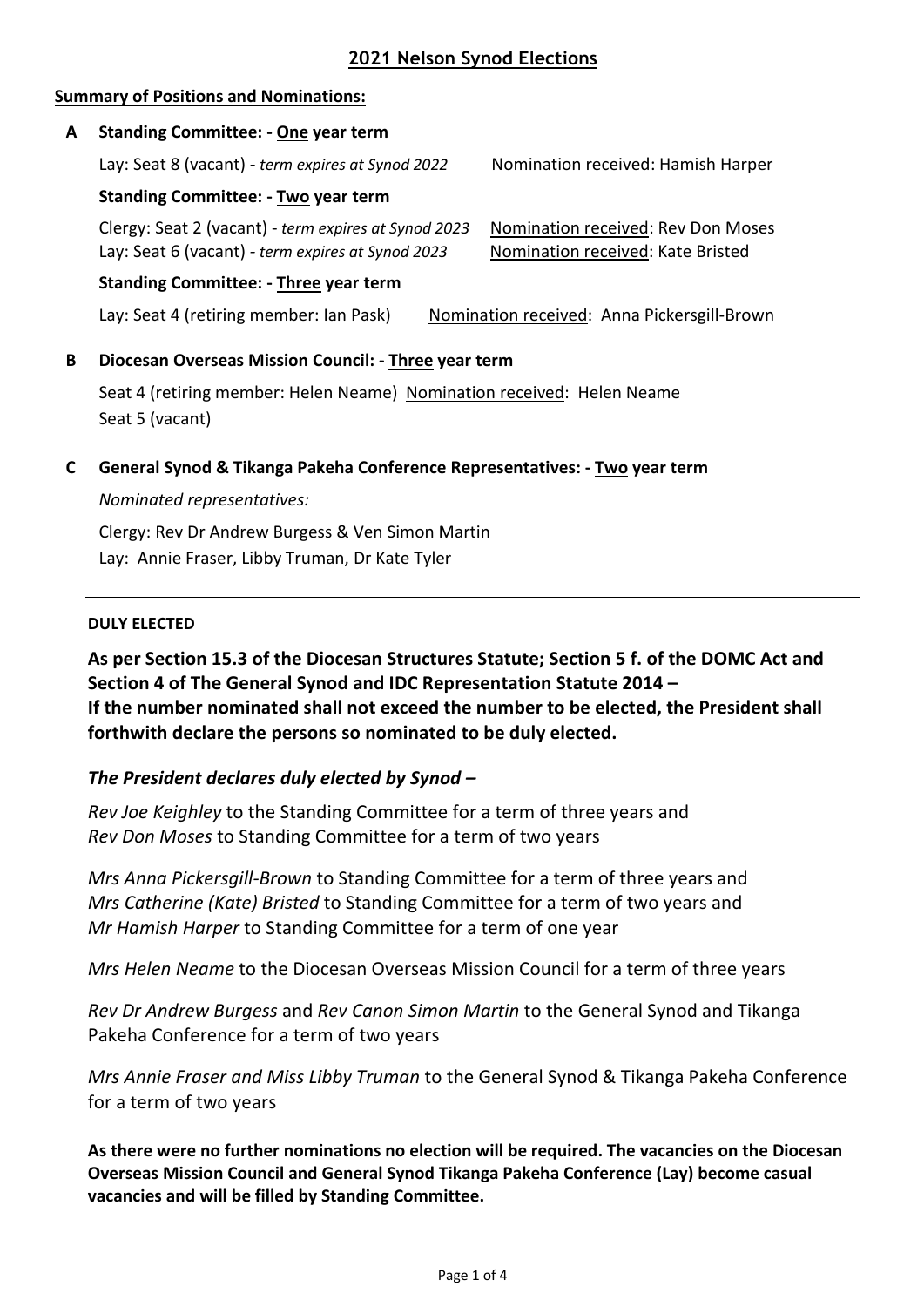# **2021 Nelson Synod Elections**

#### **APPOINTMENTS:**

#### **STANDING COMMITTEE**

**Clergy** 

#### **REV JOE KEIGHLEY (3 year term)**



Joe and the family have been back in the Nelson Diocese since 2012, with the last six and a half years as Priest in Charge/Vicar at Wairau Valley – the same parish he was involved in through his teenage years and where he first began to explore his call to ministry. Over his nine years in ordained ministry, he has had the privilege of ministering in three of our four deaneries allowing an understanding of these ministry contexts along with the diversity, strengths and struggles found throughout our diocese. Joe is now also co-dean in Marlborough and has enjoyed this opportunity to support and walk alongside other local parishes.

Over the last three years Joe has provided a younger voice on Standing Committee and worked with the committee to support the Diocese through issues and opportunities, while exploring together the possibilities and needs for the future. He looks forward to continuing to serve the Diocese in this way.

#### **REV DON MOSES (2 year term)**



Don began his ministry journey in Tapawera from 1992-1995. Since then he and his wife Lynda have served in various parishes in the diocese, including Kaikoura, Wairau Valley and Blenheim South before leaving the diocese in 2015 to be the Minister of Omokoroa in the Bay of Plenty. Lynda was ordained Deacon in 2015. Don and Lynda have three adult children and grandchildren.

**Lay**

#### **ANNA PICKERSGILL-BROWN (3 year term)**



Anna Pickersgill-Brown, Age 61. Married to Russell, 2 sons, 1 lovely daughter-in-law and 4 young grandchildren. I love church. I am committed to seeing God's kingdom grow and I love this part of God's vineyard where I have enjoyed working for the past 4 plus years.

I grew up in a Christian home, when our first son was born, I reconnected to my family church of St Luke's in Mosgiel. I led and participated in many groups, Alpha, bible study, fellowship and women's over many years in Mosgiel, Dunedin, Christchurch, Diamond Harbour and Motueka. Within Anglican, Baptist and

Pentecostal denominations. Building relationship means everything to me…starting with building on my relationship with God and working in the gifts of His Spirit. I believe everything flows from that point.

#### **CATHERINE (KATE) BRISTED (2 year term)**



I started life as a child in a Presbyterian family. We moved several times but always found a welcoming church. When married I was teaching and living on a farm in the Awatere Valley. We became members of the Awatere Joint Christian Venture, an Anglican and Presbyterian Church. My husband grew up on the farm and I had forty four years there before we moved to Blenheim two years ago. There has been little wrench moving into town; we have been so warmly welcomed into the church family of Blenheim's Nativity Church.

After my church and family, my other interests lie with my role as a Justice of the Peace, since 1996, and being an ongoing student, until Covid struck, of Tikanga and

Te Reo Māori with the Wananga o Aotearoa. Classes were held at marae, and I felt it was a privilege to be welcomed into Te Ao Māori with much warmth and encouragement.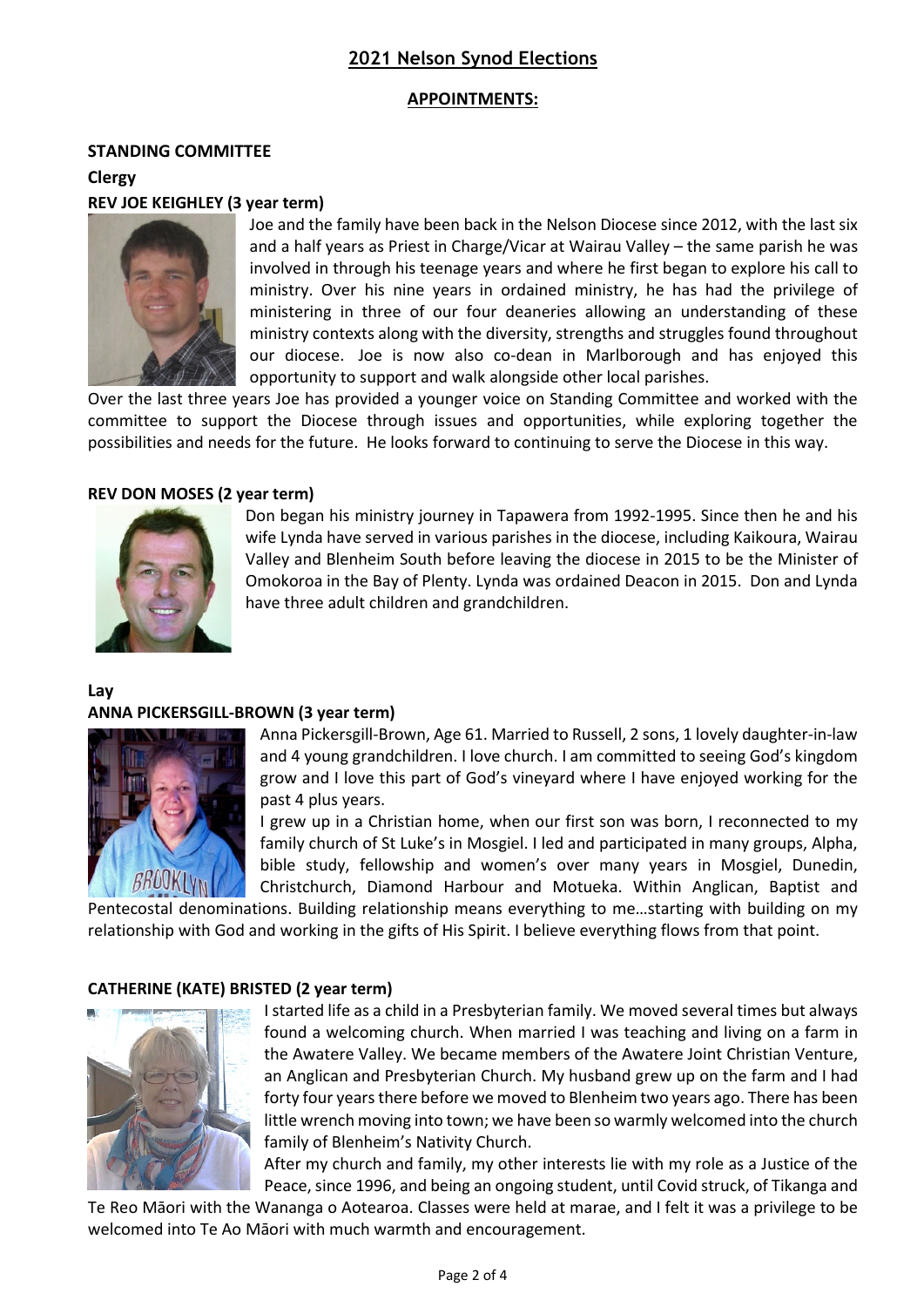# **2021 Nelson Synod Elections**

#### **HAMISH HARPER (1 year term)**



I am 43, married to Annie, and we have 4 children (2 girls and 2 boys 15-8). I am passionate about God, Families, Music and seeing people grow in Christ. I grew up in the Marlborough Sounds and attended the Havelock and the Sounds parish for 30+ years where I was on vestry for a number of years in various roles as a Synod rep, Peoples Warden, and Vestry member. In Havelock and the Sounds I helped lead the worship music and men's group. Moving to Blenheim in 2015, my family became part of the Nativity church family where I am currently a Synod rep, lead the worship team

and co lead a families care cell of about 40 people who meet every fortnight. My work life has seen me be a founder of two companies and I have owned and run a construction company in Marlborough for 15+ years until 2015. I now work as a Building Control Officer and work with building law, both in the practical application on sites, documentation, and technical lead on illegal building work.

# **DIOCESAN OVERSEAS MISSION COUNCIL**

## **HELEN NEAME (for a 3 year term)**



I have an interest in overseas mission and have exercised this by financially supporting several missionaries over the years.

At present I work as a Pastoral Carer for the Recognised Seasonal Employer Scheme (RSE) workers from the Pacific Islands.

I have also visited some of the men and their families in Vanuatu.

# **GENERAL SYNOD & TIKANGA PAKEHA CONFERENCE**

**Clergy Appointments**

#### **REV DR ANDREW BURGESS**



Andrew has been an ordained person in this Diocese for over 20 years, as an Assistant, associate, and Vicar.

He is currently the Dean of Bishopdale Theological College. Over that time he has served at a number of General Synods

#### **REV SIMON MARTIN**



Born and raised in South Africa, married to Fran (UK) with twin teen boys (NZ). My first career was as a paediatric nurse, then theological / ministry training through BCNZ / Laidlaw. Initially pastoring in an Apostolic Church then as hospital chaplain before 9 years at All Saints as Vicar. Currently bishop's chaplain and Vicar General. Keen on the formation of leaders through good coaching / supervision / spiritual direction to minister in the Name and characteristics of Jesus. Hobbies are fly fishing, kayak fishing, sea fishing, movies and sport from the comfort of my armchair.